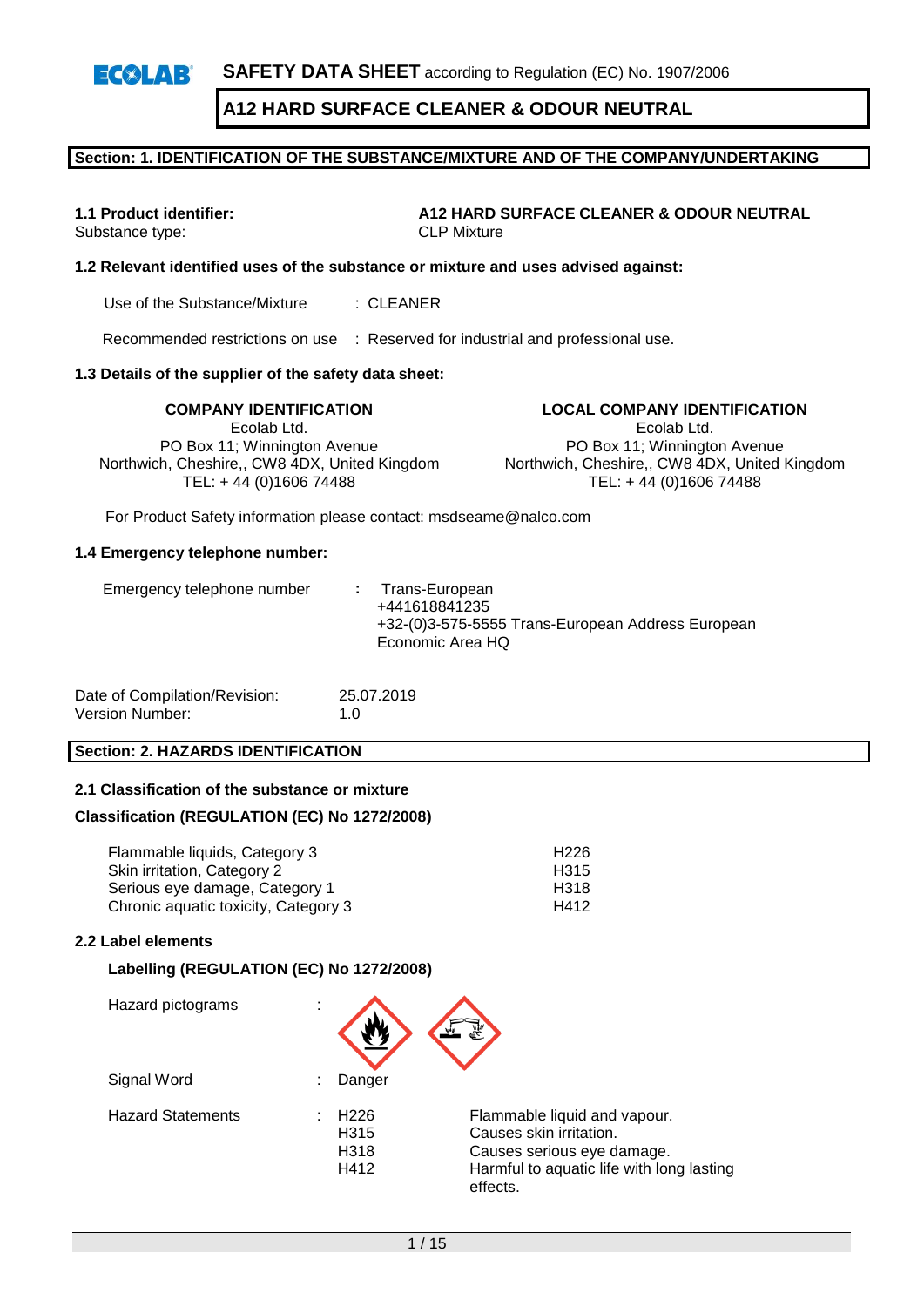| <b>Precautionary Statements</b> | : Prevention:<br>P <sub>210</sub> | Keep away from heat, hot surfaces, sparks,                                                                                                                   |
|---------------------------------|-----------------------------------|--------------------------------------------------------------------------------------------------------------------------------------------------------------|
|                                 |                                   | open flames and other ignition sources. No<br>smoking.                                                                                                       |
|                                 | P <sub>273</sub>                  | Avoid release to the environment.                                                                                                                            |
|                                 | P <sub>280</sub>                  | Wear protective gloves/ eye protection/ face<br>protection.                                                                                                  |
|                                 | Response:                         |                                                                                                                                                              |
|                                 |                                   | P305 + P351 + P338 IF IN EYES: Rinse cautiously with<br>water for several minutes. Remove contact<br>lenses, if present and easy to do. Continue<br>rinsing. |
|                                 | P310                              | Immediately call a POISON<br>CENTER/doctor.                                                                                                                  |

Hazardous components which must be listed on the label: C9-C11 Alkyl alcohol, ethoxylate Didecyl-Dimethyl-Ammonium chloride Phenethyl Alcohol

| Special labelling of certain | : Contains: benzyl salicylate TRANS-3-PHENYL-2-PROPEN-1-    |
|------------------------------|-------------------------------------------------------------|
| mixtures                     | OL 6-Octen-1-ol, 3,7-dimethyl- 1,3-benzodioxole-5-          |
|                              | carboxaldehyde, piperonal May produce an allergic reaction. |

## **2.3 Other hazards**

None known.

## **Section: 3. COMPOSITION/INFORMATION ON INGREDIENTS**

#### **3.2 Mixtures**

#### **Hazardous components**

| <b>Chemical Name</b>           | $CAS-N0$ .                    | Classification                                                       | Concentration:        |
|--------------------------------|-------------------------------|----------------------------------------------------------------------|-----------------------|
|                                | EC-No.                        | (REGULATION (EC) No 1272/2008)                                       | $\lceil\% \rceil$     |
|                                | REACH No.                     |                                                                      |                       |
| C9-C11 Alkyl alcohol,          | 68439-46-3                    | Acute toxicity Category 4; H302                                      | $10 - 20$             |
| ethoxylate                     |                               | Serious eye damage Category 1; H318                                  |                       |
| Isopropanol                    | 67-63-0                       | Flammable liquids Category 2; H225                                   | $3 - 5$               |
|                                | 200-661-7<br>01-2119457558-25 | Eye irritation Category 2; H319                                      |                       |
|                                |                               | Specific target organ toxicity - single<br>exposure Category 3; H336 |                       |
| Didecyl-Dimethyl-Ammonium      | 7173-51-5                     | Acute toxicity Category 4; H302                                      | $1 - 2.5$             |
| chloride                       | 230-525-2                     | Skin corrosion Category 1B; H314                                     |                       |
|                                | 01-2119945987-15              | Chronic aquatic toxicity Category 2; H411                            |                       |
|                                |                               | Acute aquatic toxicity Category 1; H400                              |                       |
| Terpineol                      | 8000-41-7                     | Skin irritation Category 2; H315                                     | $\frac{1}{1}$ - < 2.5 |
|                                | 232-268-1                     | Eye irritation Category 2; H319                                      |                       |
|                                | 01-2119553062-49              |                                                                      |                       |
| Phenethyl Alcohol              | $60 - 12 - 8$                 | Acute toxicity Category 4; H312                                      | $1 - 2.5$             |
|                                | 200-456-2                     | Eye irritation Category 2; H319                                      |                       |
|                                | 01-2119963921-31              | Reproductive toxicity Category 2; H361d                              |                       |
| 4-tert-butylcyclohexyl acetate | 32210-23-4                    | Chronic aquatic toxicity Category 2; H411                            | $1 - 2.5$             |
|                                | 250-954-9                     |                                                                      |                       |
|                                | 01-2119976286-24              |                                                                      |                       |
| benzyl salicylate              | 118-58-1                      | Skin sensitization Category 1; H317                                  | $0.5 - < 1$           |
|                                | 204-262-9                     | Chronic aquatic toxicity Category 2; H411                            |                       |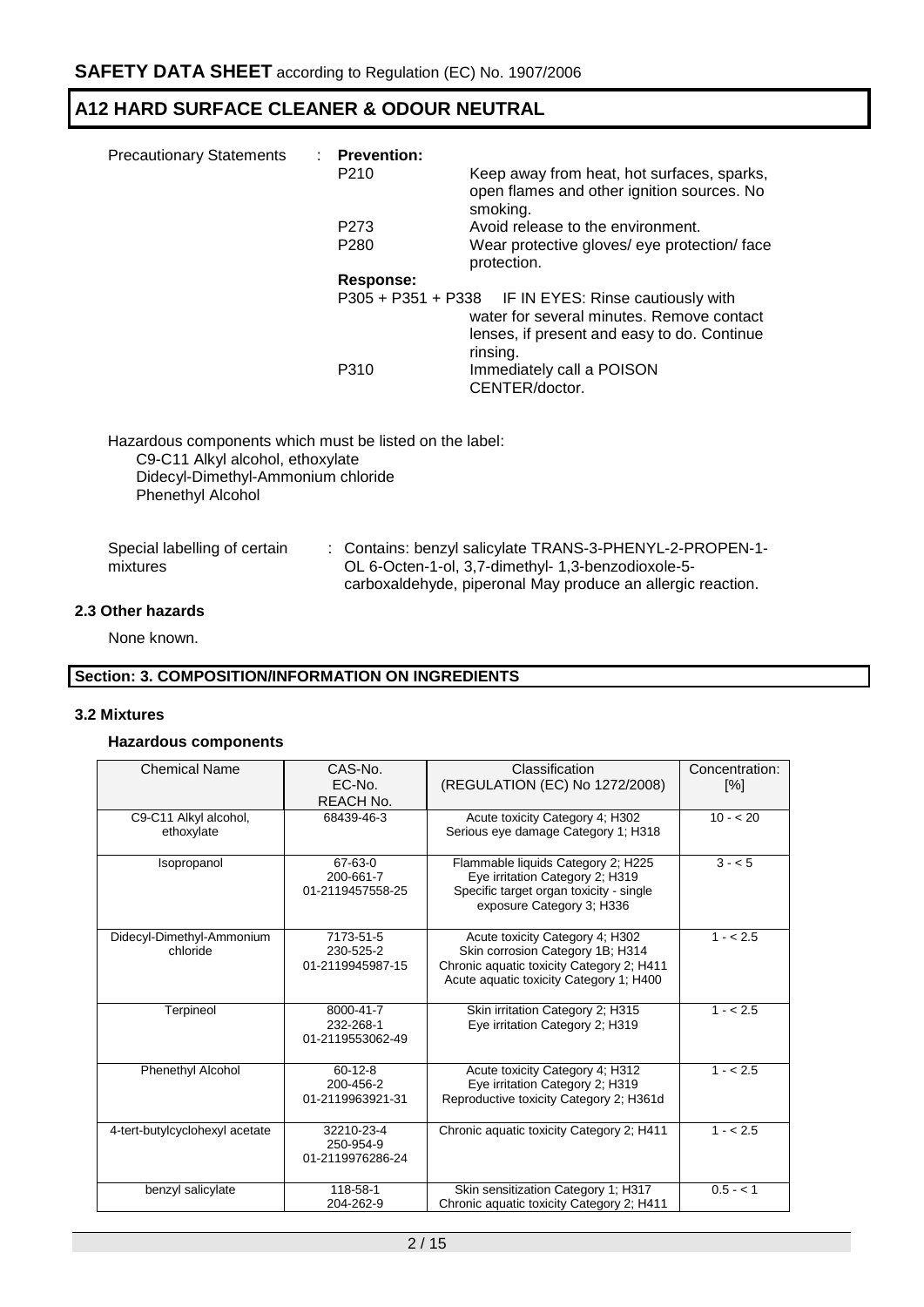|                                       | 01-2119969442-31                          |                                                                                                                 |              |
|---------------------------------------|-------------------------------------------|-----------------------------------------------------------------------------------------------------------------|--------------|
| TRANS-3-PHENYL-2-<br>PROPEN-1-OL      | 104-54-1<br>01-2119934496-29              | Skin sensitization Category 1:                                                                                  | $0.25 - 0.5$ |
| 6-Octen-1-ol, 3,7-dimethyl-           | 106-22-9<br>203-375-0<br>01-2119453995-23 | Skin irritation Category 2; H315<br>Eye irritation Category 2; H319<br>Skin sensitization Sub-category 1B; H317 | $0.25 - 0.5$ |
| 1.3-benzodioxole-5-<br>carboxaldehyde | 120-57-0<br>204-409-7<br>01-2119983608-21 | Acute toxicity Category 4;<br>Skin sensitization Category 1;                                                    | $0.1 - 0.25$ |

For the full text of the H-Statements mentioned in this Section, see Section 16.

| <b>Section: 4. FIRST AID MEASURES</b> |  |
|---------------------------------------|--|

#### **4.1 Description of first aid measures**

| If inhaled                 | $\therefore$ Remove to fresh air.<br>Treat symptomatically.<br>Get medical attention if symptoms occur.                                                                                                       |
|----------------------------|---------------------------------------------------------------------------------------------------------------------------------------------------------------------------------------------------------------|
| In case of skin contact    | : Wash off immediately with plenty of water for at least 15<br>minutes.<br>Use a mild soap if available.<br>Get medical attention if irritation develops and persists.                                        |
| In case of eye contact     | : Rinse immediately with plenty of water, also under the eyelids,<br>for at least 15 minutes.<br>Remove contact lenses, if present and easy to do. Continue<br>rinsing.<br>Get medical attention immediately. |
| If swallowed               | $:$ Rinse mouth.<br>Get medical attention if symptoms occur.                                                                                                                                                  |
| Protection of first-aiders | : In event of emergency assess the danger before taking action.<br>Do not put yourself at risk of injury. If in doubt, contact<br>emergency responders. Use personal protective equipment as<br>required.     |

# **4.2 Most important symptoms and effects, both acute and delayed**

**See Section 11 for more detailed information on health effects and symptoms.**

## **4.3 Indication of immediate medical attention and special treatment needed**

Treatment : Treat symptomatically.

## **Section: 5. FIREFIGHTING MEASURES**

## **5.1 Extinguishing media**

| Suitable extinguishing media | : Foam<br>Carbon dioxide                                           |
|------------------------------|--------------------------------------------------------------------|
|                              | Dry powder<br>Other extinguishing agent suitable for Class B fires |
|                              | For large fires, use water spray or fog, thoroughly drenching      |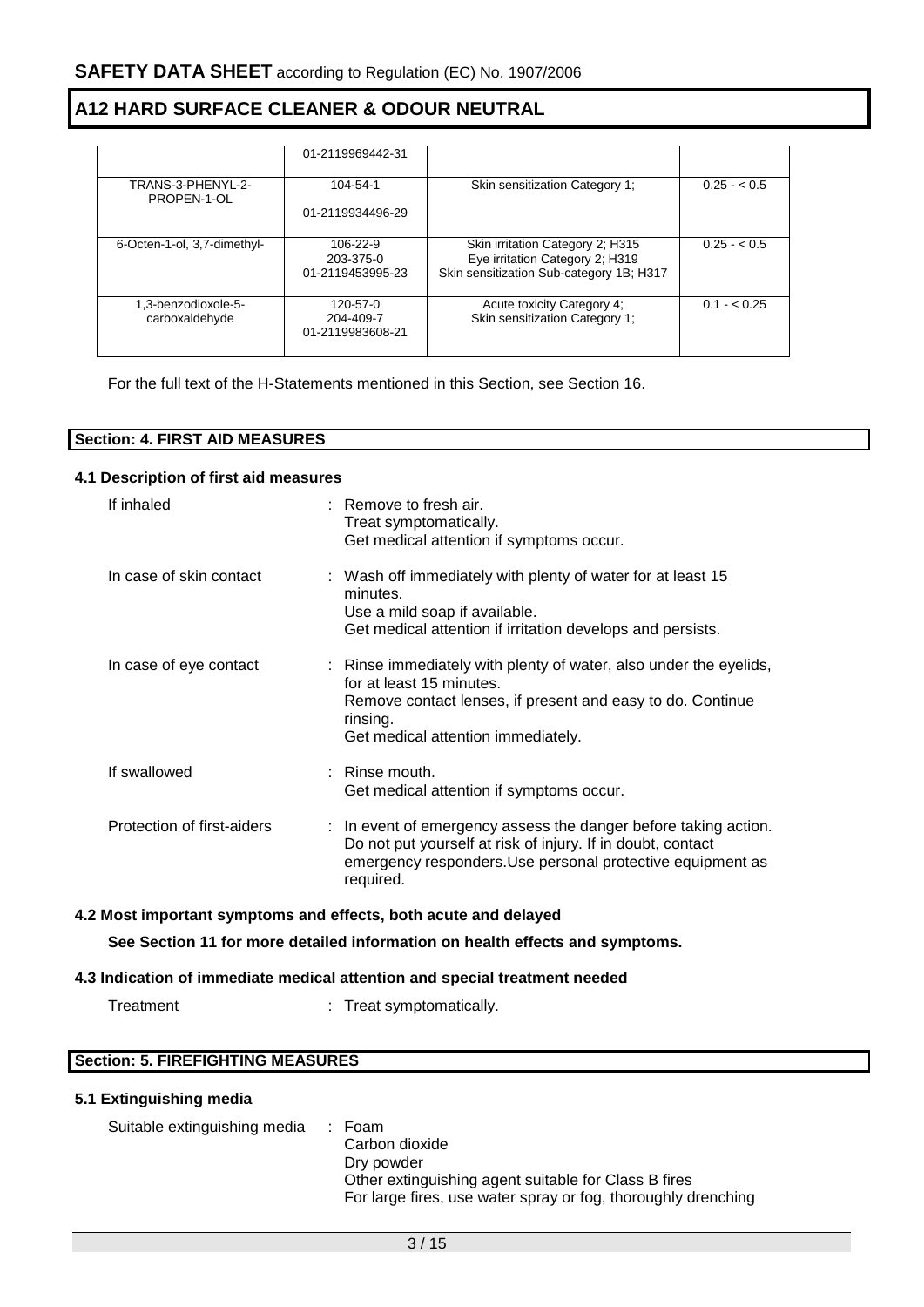the burning material.

## **5.2 Special hazards arising from the substance or mixture**

| Specific hazards during<br>firefighting          | $:$ Fire Hazard<br>Keep away from heat and sources of ignition.<br>Flash back possible over considerable distance.<br>Beware of vapours accumulating to form explosive<br>concentrations. Vapours can accumulate in low areas.        |
|--------------------------------------------------|---------------------------------------------------------------------------------------------------------------------------------------------------------------------------------------------------------------------------------------|
| Hazardous combustion<br>products                 | : Depending on combustion properties, decomposition products<br>may include following materials:<br>Carbon oxides<br>nitrogen oxides (NOx)                                                                                            |
| 5.3 Advice for firefighters                      |                                                                                                                                                                                                                                       |
| Special protective equipment<br>for firefighters | : Use personal protective equipment.                                                                                                                                                                                                  |
| Further information                              | : Use water spray to cool unopened containers. Fire residues<br>and contaminated fire extinguishing water must be disposed<br>of in accordance with local regulations. In the event of fire<br>and/or explosion do not breathe fumes. |

## **Section: 6. ACCIDENTAL RELEASE MEASURES**

#### **6.1 Personal precautions, protective equipment and emergency procedures**

| Advice for non-emergency<br>personnel                     | Ensure adequate ventilation.<br>Remove all sources of ignition.<br>Keep people away from and upwind of spill/leak.<br>Avoid inhalation, ingestion and contact with skin and eyes.<br>When workers are facing concentrations above the exposure<br>limit they must use appropriate certified respirators.<br>Ensure clean-up is conducted by trained personnel only.<br>Refer to protective measures listed in sections 7 and 8.                                                      |
|-----------------------------------------------------------|--------------------------------------------------------------------------------------------------------------------------------------------------------------------------------------------------------------------------------------------------------------------------------------------------------------------------------------------------------------------------------------------------------------------------------------------------------------------------------------|
| Advice for emergency<br>responders                        | : If specialised clothing is required to deal with the spillage, take<br>note of any information in Section 8 on suitable and unsuitable<br>materials.                                                                                                                                                                                                                                                                                                                               |
| 6.2 Environmental precautions                             |                                                                                                                                                                                                                                                                                                                                                                                                                                                                                      |
| Environmental precautions                                 | : Do not allow contact with soil, surface or ground water.                                                                                                                                                                                                                                                                                                                                                                                                                           |
| 6.3 Methods and materials for containment and cleaning up |                                                                                                                                                                                                                                                                                                                                                                                                                                                                                      |
| Methods for cleaning up                                   | Eliminate all ignition sources if safe to do so.<br>Stop leak if safe to do so.<br>Contain spillage, and then collect with non-combustible<br>absorbent material, (e.g. sand, earth, diatomaceous earth,<br>vermiculite) and place in container for disposal according to<br>local / national regulations (see section 13).<br>Flush away traces with water.<br>For large spills, dike spilled material or otherwise contain<br>material to ensure runoff does not reach a waterway. |

### **6.4 Reference to other sections**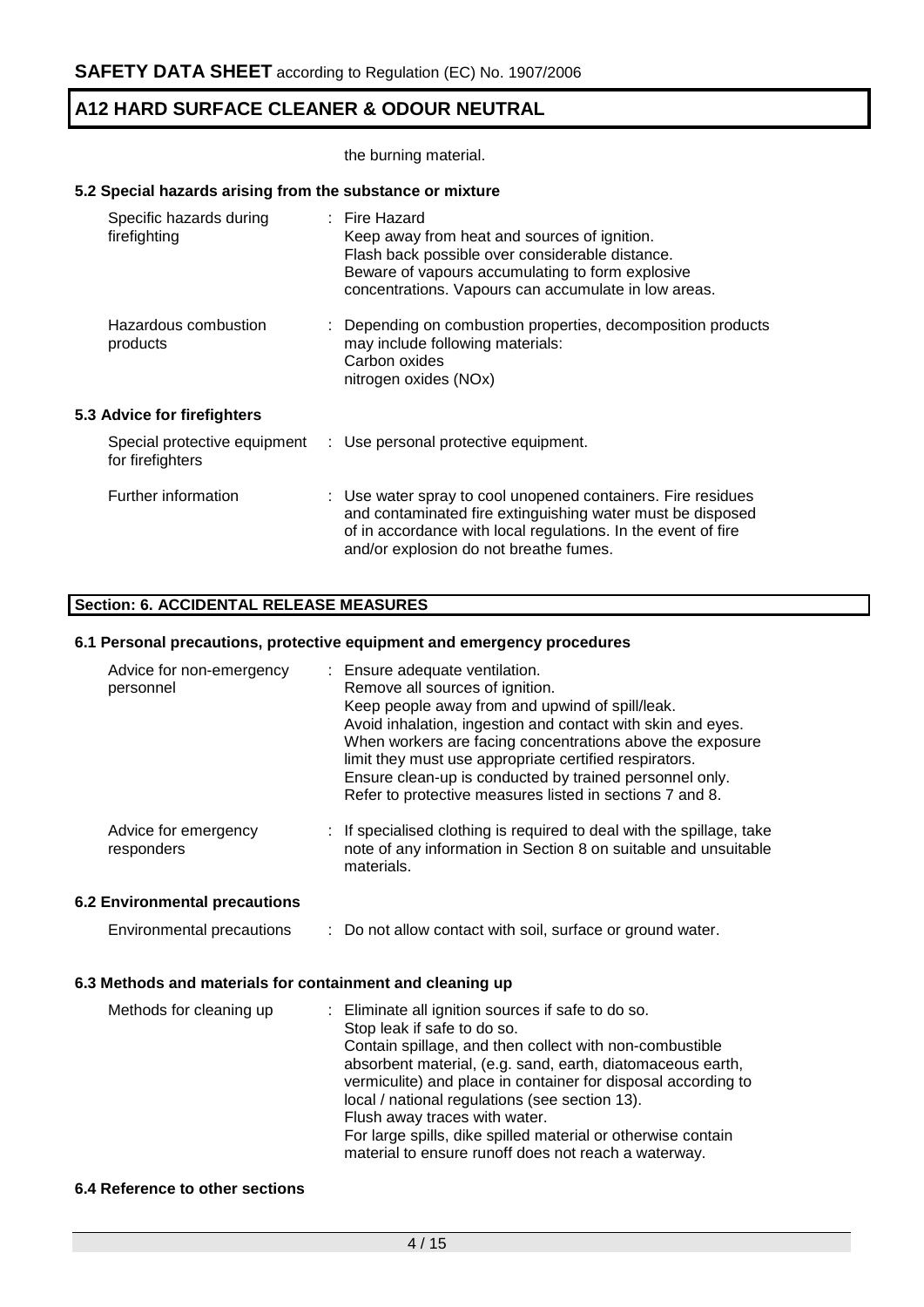See Section 1 for emergency contact information. For personal protection see section 8. See Section 13 for additional waste treatment information.

## **Section: 7. HANDLING AND STORAGE**

#### **7.1 Precautions for safe handling**

| Advice on safe handling                          | : Avoid contact with skin and eyes. Take necessary action to<br>avoid static electricity discharge (which might cause ignition of<br>organic vapours). Keep away from fire, sparks and heated<br>surfaces. Do not breathe spray, vapour. Do not get in eyes, on<br>skin, or on clothing. Wash hands thoroughly after handling.<br>Use only with adequate ventilation. |
|--------------------------------------------------|-----------------------------------------------------------------------------------------------------------------------------------------------------------------------------------------------------------------------------------------------------------------------------------------------------------------------------------------------------------------------|
| Hygiene measures                                 | : Handle in accordance with good industrial hygiene and safety<br>practice. Remove and wash contaminated clothing before re-<br>use. Wash face, hands and any exposed skin thoroughly after<br>handling. Provide suitable facilities for quick drenching or<br>flushing of the eyes and body in case of contact or splash<br>hazard.                                  |
|                                                  | 7.2 Conditions for safe storage, including any incompatibilities                                                                                                                                                                                                                                                                                                      |
| Requirements for storage<br>areas and containers | : Keep away from heat and sources of ignition. Keep in a cool,<br>well-ventilated place. Keep away from oxidizing agents. Keep<br>out of reach of children. Keep container tightly closed. Store in<br>suitable labelled containers.                                                                                                                                  |

- Suitable material : Keep in properly labelled containers. **7.3 Specific end uses**
	- Specific use(s) : CLEANER

## **Section: 8. EXPOSURE CONTROLS/PERSONAL PROTECTION**

#### **8.1 Control parameters**

### **Occupational Exposure Limits**

| Components          | CAS-No. |  | Value type (Form<br>of exposure)                                                                                                | Control parameters | <b>Basis</b> |  |  |
|---------------------|---------|--|---------------------------------------------------------------------------------------------------------------------------------|--------------------|--------------|--|--|
| Isopropanol         | 67-63-0 |  | OELV - 8 hrs<br>(TWA)                                                                                                           | $200$ ppm          | IR OEL       |  |  |
| Further information | Sk      |  | Substances which have the capacity to penetrate intact skin when they come<br>in contact with it, and be absorbed into the body |                    |              |  |  |
|                     |         |  | OELV - 15 min<br>(STEL)                                                                                                         | $400$ ppm          | IR OEL       |  |  |
| Further information | Sk      |  | Substances which have the capacity to penetrate intact skin when they come<br>in contact with it, and be absorbed into the body |                    |              |  |  |

#### DNEL

| Isopropanol | End Use: Workers<br>Exposure routes: Dermal<br>Potential health effects: Long-term systemic effects<br>Value: 888 mg/cm2 |
|-------------|--------------------------------------------------------------------------------------------------------------------------|
|             | End Use: Workers<br>Exposure routes: Inhalation                                                                          |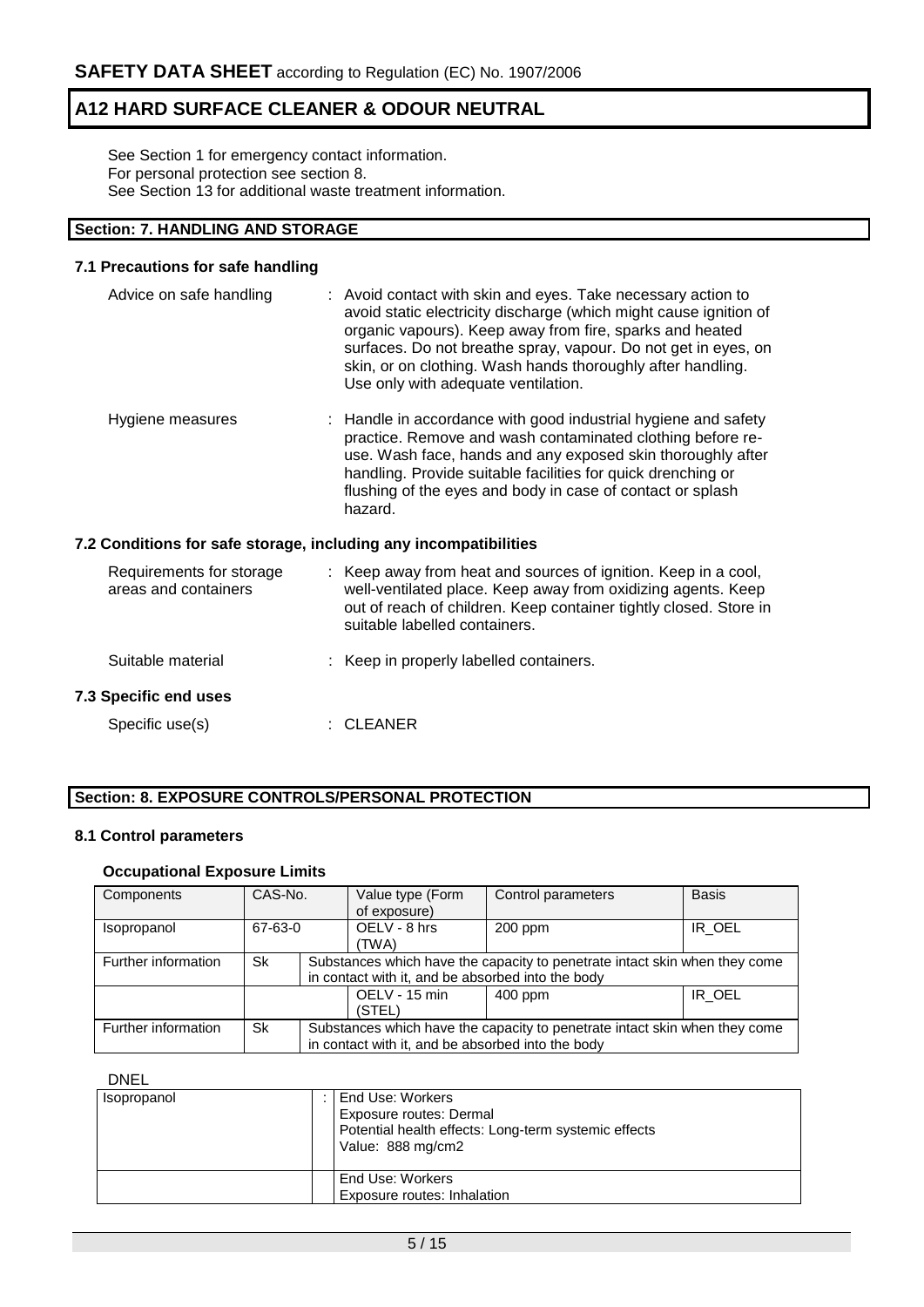|                             |                      | Potential health effects: Long-term systemic effects<br>Value: 500 mg/m3                                                     |
|-----------------------------|----------------------|------------------------------------------------------------------------------------------------------------------------------|
|                             |                      | End Use: Consumers<br>Exposure routes: Dermal<br>Potential health effects: Long-term systemic effects<br>Value: 319 mg/cm2   |
|                             |                      | End Use: Consumers<br>Exposure routes: Inhalation<br>Potential health effects: Long-term systemic effects<br>Value: 89 mg/m3 |
|                             |                      | End Use: Consumers<br>Exposure routes: Ingestion<br>Potential health effects: Long-term systemic effects<br>Value: 26 ppm    |
| 6-Octen-1-ol, 3,7-dimethyl- | $\ddot{\phantom{a}}$ | End Use: Workers<br>Exposure routes: Dermal<br>Potential health effects: long term - systemic<br>45.8 mg/kg                  |
|                             |                      | End Use: Workers<br>Exposure routes: Inhalation<br>Potential health effects: long term - systemic<br>Value: 161.8 mg/m3      |
|                             |                      | End Use: Workers<br>Exposure routes: Dermal<br>Potential health effects: long-term - local<br>Value: 29.5 mg/cm2             |

## PNEC

| .<br>Isopropanol            | Fresh water<br>Value: 140.9 mg/l              |
|-----------------------------|-----------------------------------------------|
|                             | Marine water<br>Value: 140.9 mg/l             |
|                             | Intermittent use/release<br>Value: 140.9 mg/l |
|                             | Fresh water<br>Value: 552 mg/kg               |
|                             | Marine sediment<br>Value: 552 mg/kg           |
|                             | Soil<br>Value: 28 mg/kg                       |
|                             | Sewage treatment plant<br>Value: 2251 mg/l    |
|                             | Oral<br>Value: 160 mg/kg                      |
| 6-Octen-1-ol, 3,7-dimethyl- | Fresh water<br>÷<br>Value: 0.0024 mg/l        |
|                             | Marine water<br>Value: 0.00024 mg/l           |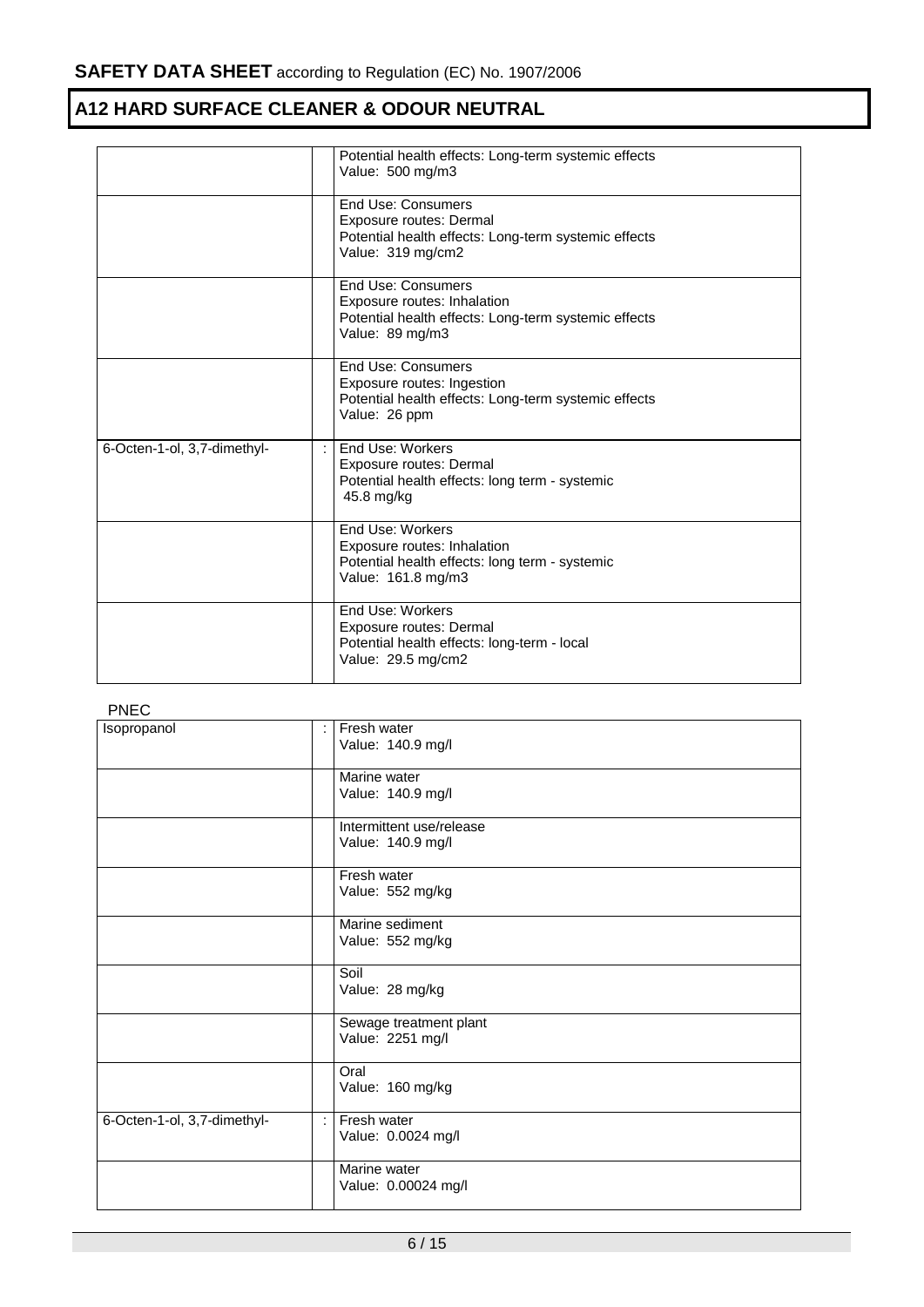| Intermittent release<br>Value: 0.024 mg/l   |
|---------------------------------------------|
| <b>STP</b><br>Value: 580 mg/l               |
| Fresh water sediment<br>Value: 0.0256 mg/kg |
| Marine sediment<br>Value: 0.00256 mg/kg     |
| Soil<br>Value: 0.00371 mg/kg                |

#### **8.2 Exposure controls**

## **Appropriate engineering controls**

Effective exhaust ventilation system. Maintain air concentrations below occupational exposure standards.

#### **Individual protection measures**

| Hygiene measures                          | : Handle in accordance with good industrial hygiene and safety<br>practice.Remove and wash contaminated clothing before re-<br>use. Wash face, hands and any exposed skin thoroughly after<br>handling. Provide suitable facilities for quick drenching or<br>flushing of the eyes and body in case of contact or splash<br>hazard.                                                                     |
|-------------------------------------------|---------------------------------------------------------------------------------------------------------------------------------------------------------------------------------------------------------------------------------------------------------------------------------------------------------------------------------------------------------------------------------------------------------|
| Eye/face protection (EN<br>166)           | : Safety goggles<br>Face-shield                                                                                                                                                                                                                                                                                                                                                                         |
| Hand protection (EN 374)                  | : Recommended preventive skin protection<br>Gloves<br>Nitrile rubber<br>butyl-rubber<br>Breakthrough time: $1 - 4$ hours<br>Minimum thickness for butyl-rubber 0.3 mm for nitrile rubber<br>0.2 mm or equivalent (please refer to the gloves<br>manufacturer/distributor for advise).<br>Gloves should be discarded and replaced if there is any<br>indication of degradation or chemical breakthrough. |
| Skin and body protection<br>(EN 14605)    | : Wear suitable protective clothing.                                                                                                                                                                                                                                                                                                                                                                    |
| Respiratory protection (EN<br>143, 14387) | : When respiratory risks cannot be avoided or sufficiently<br>limited by technical means of collective protection or by<br>measures, methods or procedures of work organization,<br>consider the use of certified respiratory protection equipment<br>meeting EU requirements (89/656/EEC, (EU) 2016/425), or<br>equivalent, with filter type:A-P                                                       |
| <b>Environmental exposure controls</b>    |                                                                                                                                                                                                                                                                                                                                                                                                         |
| General advice                            | : Consider the provision of containment around storage<br>vessels.                                                                                                                                                                                                                                                                                                                                      |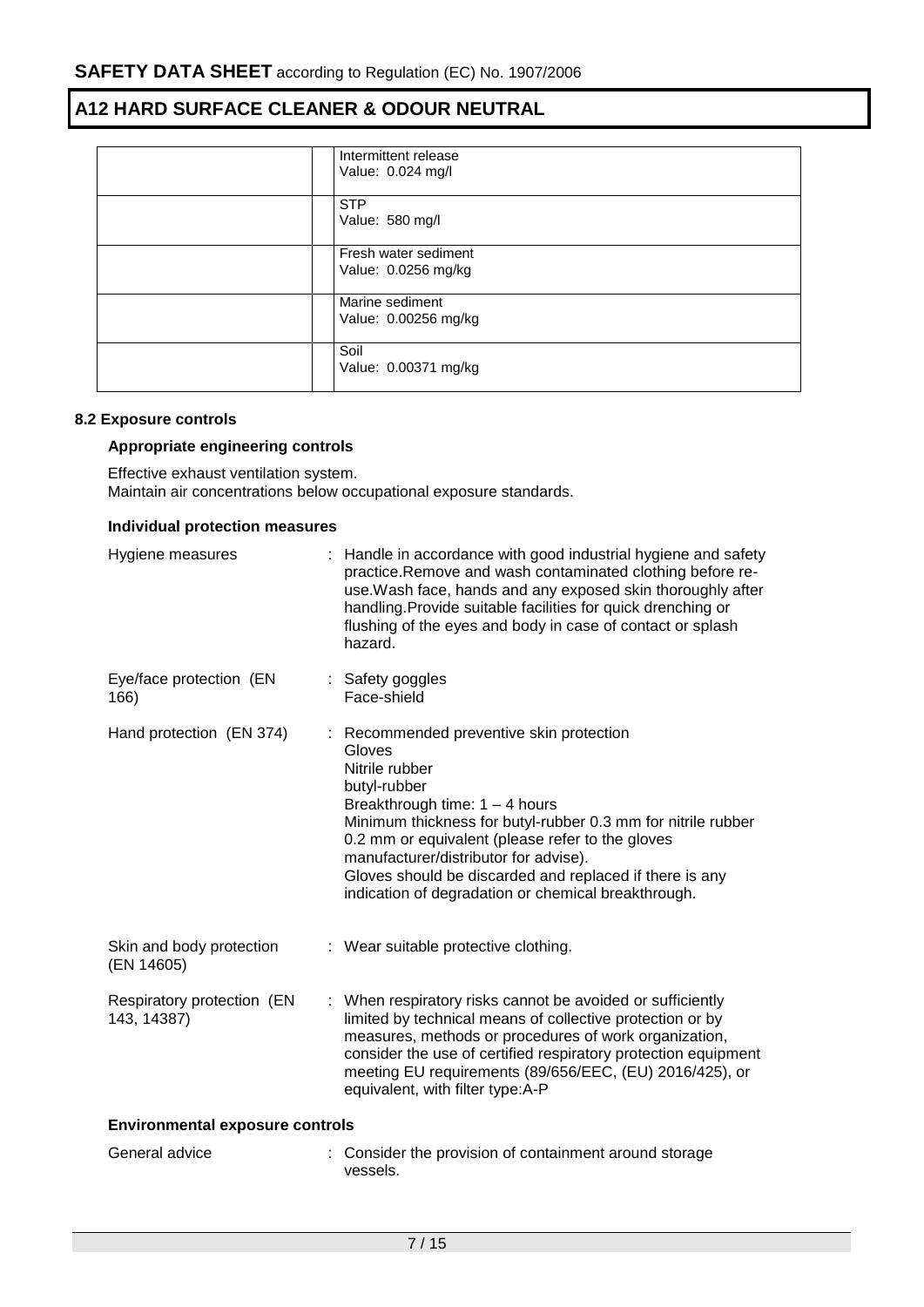## **Section: 9. PHYSICAL AND CHEMICAL PROPERTIES**

### **9.1 Information on basic physical and chemical properties**

| Appearance                                 |    | liquid                                      |
|--------------------------------------------|----|---------------------------------------------|
| Colour                                     |    | clear, purple                               |
| Odour                                      |    | characteristic                              |
| Flash point                                |    | 46 °C                                       |
|                                            |    |                                             |
| рH                                         |    | no data available                           |
| Odour Threshold                            |    | no data available                           |
| Melting point/freezing point               | ÷. | no data available                           |
| Initial boiling point and boiling<br>range | ÷. | no data available                           |
| Evaporation rate                           |    | no data available                           |
| Flammability (solid, gas)                  |    | no data available                           |
| Upper explosion limit                      |    | no data available                           |
| Lower explosion limit                      |    | no data available                           |
| Vapour pressure                            |    | no data available                           |
| Relative vapour density                    |    | no data available                           |
| Relative density                           |    | $1.00 - 1.02$                               |
| Solubility(ies)                            |    |                                             |
| Water solubility                           |    | soluble in cold water, soluble in hot water |
| Solubility in other solvents               | ÷. | no data available                           |
| Partition coefficient: n-<br>octanol/water |    | no data available                           |
| Auto-ignition temperature                  | ÷. | no data available                           |
| Thermal decomposition                      |    | no data available                           |
| Viscosity, dynamic                         |    | no data available                           |
| Viscosity, kinematic                       |    | no data available                           |
| <b>Explosive properties</b>                |    | no data available                           |
| Oxidizing properties                       | t. | no data available                           |

## **9.2 Other information**

no data available

## **Section: 10. STABILITY AND REACTIVITY**

### **10.1 Reactivity**

No dangerous reaction known under conditions of normal use.

#### **10.2 Chemical stability**

Stable under normal conditions.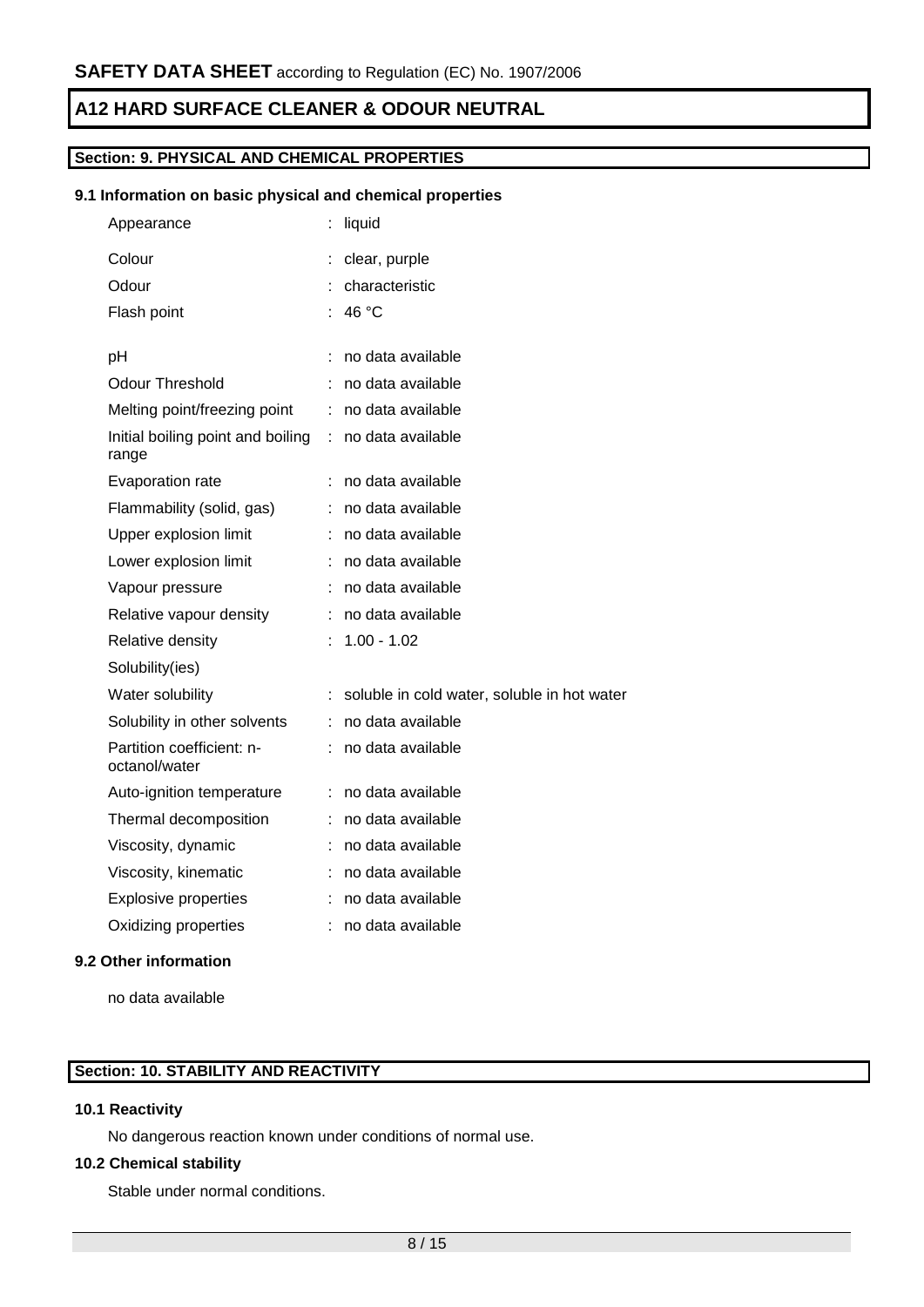| 10.3 Possibility of hazardous reactions |  |                                                                                                                                            |  |  |
|-----------------------------------------|--|--------------------------------------------------------------------------------------------------------------------------------------------|--|--|
| Hazardous reactions                     |  | : No dangerous reaction known under conditions of normal use.                                                                              |  |  |
| 10.4 Conditions to avoid                |  |                                                                                                                                            |  |  |
| Conditions to avoid                     |  | : Heat, flames and sparks.                                                                                                                 |  |  |
| 10.5 Incompatible materials             |  |                                                                                                                                            |  |  |
| Materials to avoid                      |  | : Strong oxidizing agents                                                                                                                  |  |  |
| 10.6 Hazardous decomposition products   |  |                                                                                                                                            |  |  |
| Hazardous decomposition<br>products     |  | : Depending on combustion properties, decomposition products<br>may include following materials:<br>Carbon oxides<br>nitrogen oxides (NOx) |  |  |

## **Section: 11. TOXICOLOGICAL INFORMATION**

## **11.1 Information on toxicological effects**

| Information on likely routes of<br>exposure |   | : Inhalation, Eye contact, Skin contact      |
|---------------------------------------------|---|----------------------------------------------|
| <b>Toxicity</b>                             |   |                                              |
| <b>Product</b>                              |   |                                              |
| Acute oral toxicity                         |   | Acute toxicity estimate : $> 2,000$ mg/kg    |
| Acute inhalation toxicity                   |   | There is no data available for this product. |
| Acute dermal toxicity                       |   | Acute toxicity estimate : $> 2,000$ mg/kg    |
| Skin corrosion/irritation                   |   | There is no data available for this product. |
| Serious eye damage/eye<br>irritation        | t | There is no data available for this product. |
| Respiratory or skin<br>sensitization        |   | There is no data available for this product. |
| Carcinogenicity                             |   | There is no data available for this product. |
| Reproductive effects                        |   | There is no data available for this product. |
| Germ cell mutagenicity                      | ÷ | There is no data available for this product. |
| Teratogenicity                              |   | There is no data available for this product. |
| STOT - single exposure                      |   | There is no data available for this product. |
| STOT - repeated exposure                    | t | There is no data available for this product. |
| Aspiration toxicity                         |   | There is no data available for this product. |
| <b>Components</b>                           |   |                                              |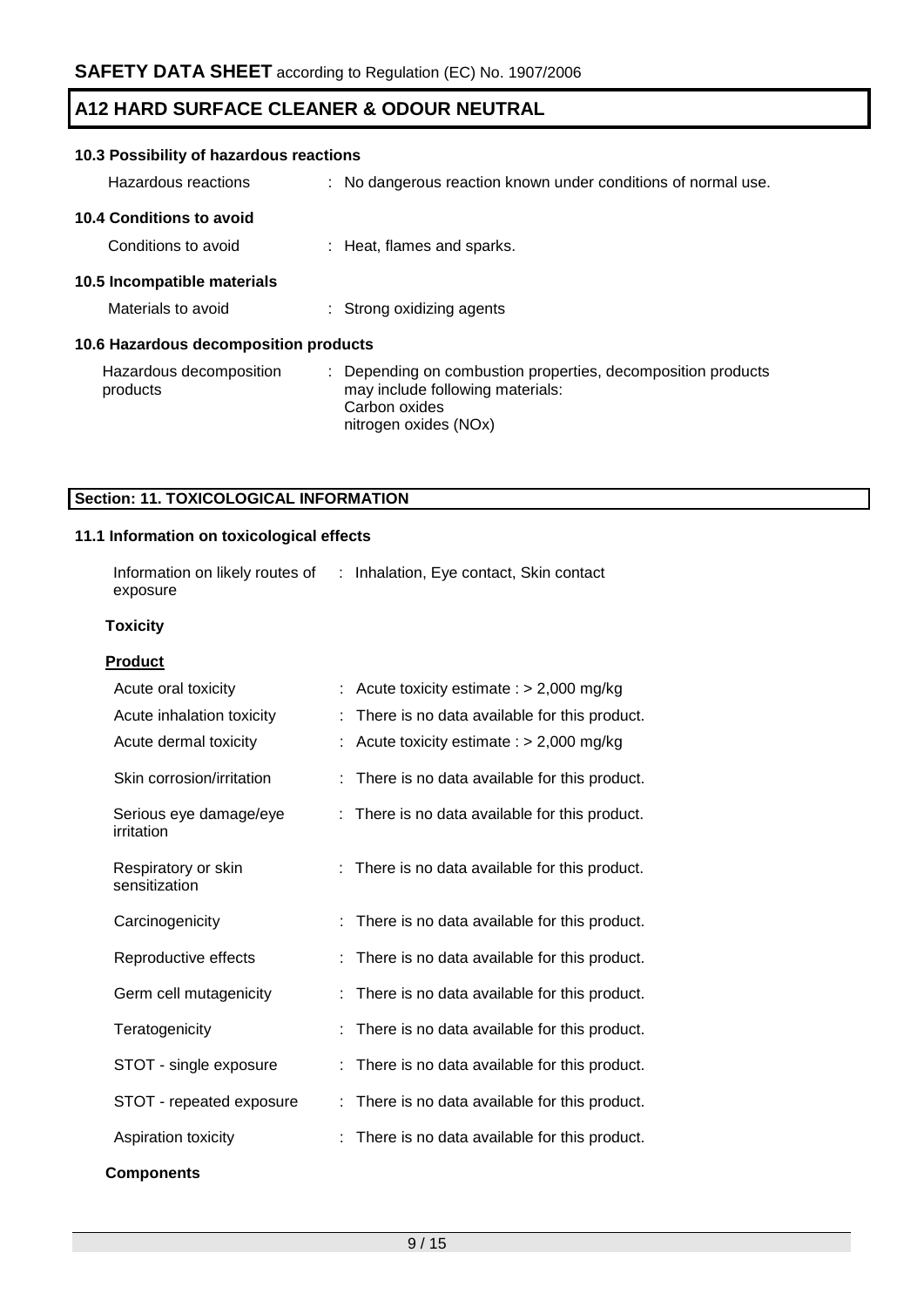| Acute oral toxicity             | : Isopropanol<br>LD50 rat: 5,840 mg/kg                                                  |
|---------------------------------|-----------------------------------------------------------------------------------------|
|                                 | Didecyl-Dimethyl-Ammonium chloride<br>LD50 rat: 329 mg/kg                               |
|                                 | <b>Phenethyl Alcohol</b><br>LD50 rat: 2,125 mg/kg                                       |
|                                 | 4-tert-butylcyclohexyl acetate<br>LD50 rat: $> 4,000$ mg/kg                             |
|                                 | benzyl salicylate<br>LD50 rat: 3,031 mg/kg                                              |
|                                 | TRANS-3-PHENYL-2-PROPEN-1-OL<br>LD50 rat: 2,000 mg/kg                                   |
|                                 | 6-Octen-1-ol, 3,7-dimethyl-<br>LD50 rat: 3,450 mg/kg                                    |
| <b>Components</b>               |                                                                                         |
| Acute inhalation toxicity       | : Isopropanol<br>LC50 rat: $>$ 30 mg/l<br>Exposure time: 4 h<br>Test atmosphere: vapour |
| <b>Components</b>               |                                                                                         |
| Acute dermal toxicity           | : Isopropanol<br>LD50 rabbit: 12,870 mg/kg                                              |
|                                 | Didecyl-Dimethyl-Ammonium chloride<br>LD50 rabbit: 2,930 mg/kg                          |
|                                 | Phenethyl Alcohol<br>LD50 rabbit: 1,670.5 mg/kg                                         |
|                                 | 4-tert-butylcyclohexyl acetate<br>LD50 rabbit: $> 5,000$ mg/kg                          |
|                                 | TRANS-3-PHENYL-2-PROPEN-1-OL<br>LD50 rat: $> 5,000$ mg/kg                               |
|                                 | 6-Octen-1-ol, 3,7-dimethyl-<br>LD50 rabbit: 2,650 mg/kg                                 |
| <b>Potential Health Effects</b> |                                                                                         |
| Eyes                            | Causes serious eye damage.                                                              |
| Skin                            | Causes skin irritation.                                                                 |
| Ingestion                       | : Health injuries are not known or expected under normal<br>use.                        |
| Inhalation                      | : Health injuries are not known or expected under normal<br>use.                        |
| <b>Chronic Exposure</b>         | : Health injuries are not known or expected under normal                                |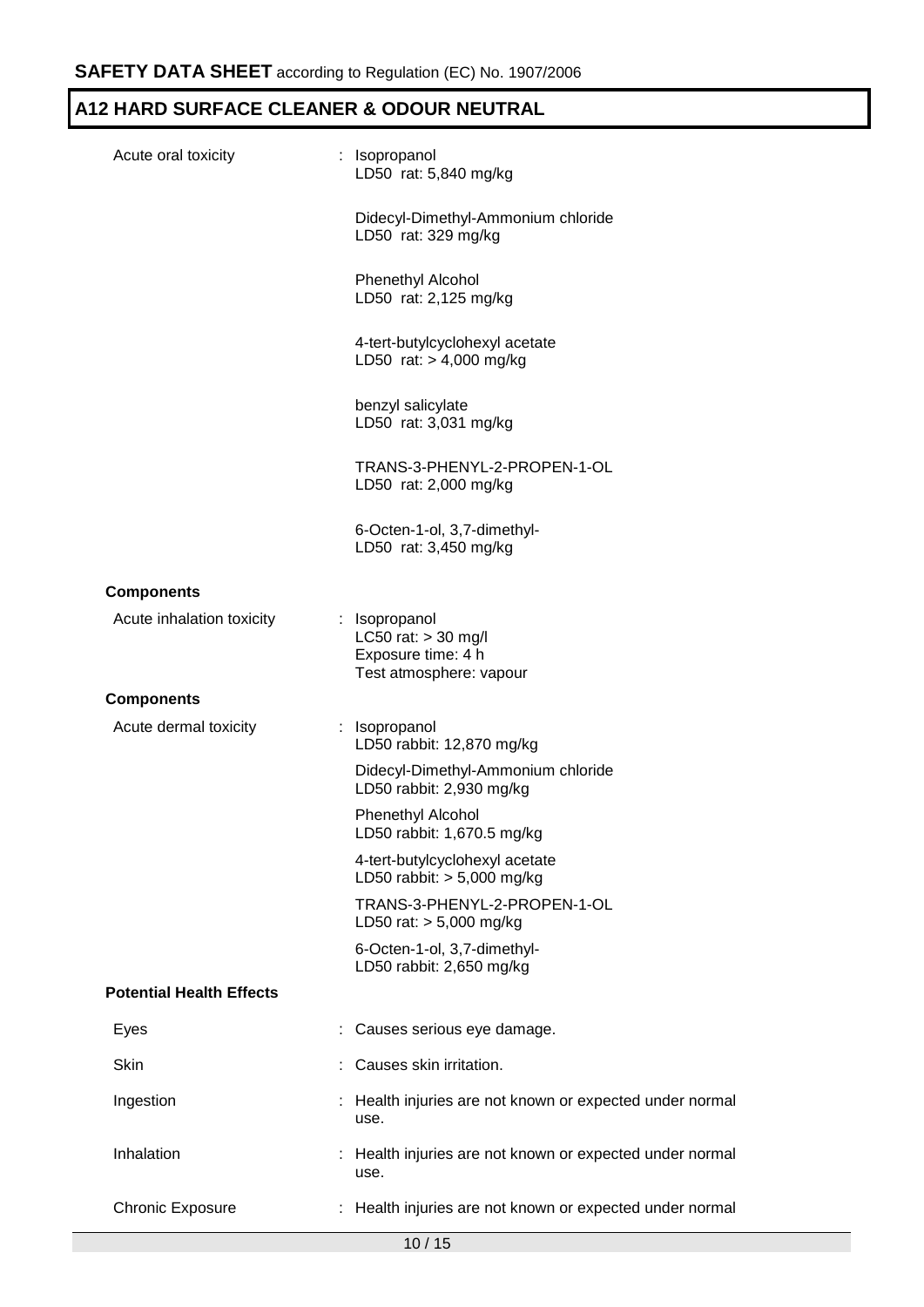use.

## **Experience with human exposure**

| Eye contact                | : Redness, Pain, Corrosion       |
|----------------------------|----------------------------------|
| Skin contact               | : Redness, Irritation            |
| Ingestion                  | : No symptoms known or expected. |
| Inhalation                 | : No symptoms known or expected. |
| <b>Further information</b> | : no data available              |

# **Section: 12. ECOLOGICAL INFORMATION**

## **12.1 Ecotoxicity**

| <b>Product</b>                                         |                                                                                |
|--------------------------------------------------------|--------------------------------------------------------------------------------|
| <b>Environmental Effects</b>                           | : Harmful to aquatic life with long lasting effects.                           |
| Toxicity to fish                                       | : no data available                                                            |
| Toxicity to daphnia and other<br>aquatic invertebrates | : no data available                                                            |
| Toxicity to algae                                      | : no data available                                                            |
| <b>Components</b>                                      |                                                                                |
| Toxicity to fish                                       | : Isopropanol<br>96 h LC50 Pimephales promelas (fathead minnow):<br>9,640 mg/l |
|                                                        | Didecyl-Dimethyl-Ammonium chloride<br>96 h LC50 Fish: 1 mg/l                   |
|                                                        | Phenethyl Alcohol<br>96 h LC50 Fish: 215 mg/l                                  |
|                                                        | 4-tert-butylcyclohexyl acetate<br>96 h LC50 Fish: 8.6 mg/l                     |
|                                                        | benzyl salicylate<br>96 h LC50: 1.03 mg/l                                      |
|                                                        | TRANS-3-PHENYL-2-PROPEN-1-OL<br>96 h LC50 Fish: 43.9 mg/l                      |
| <b>Components</b>                                      |                                                                                |
| Toxicity to daphnia and other<br>aquatic invertebrates | : Isopropanol<br>LC50 Daphnia magna (Water flea): > 10,000 mg/l                |
| <b>Components</b>                                      |                                                                                |
| Toxicity to bacteria                                   | : Isopropanol<br>1,050 mg/l                                                    |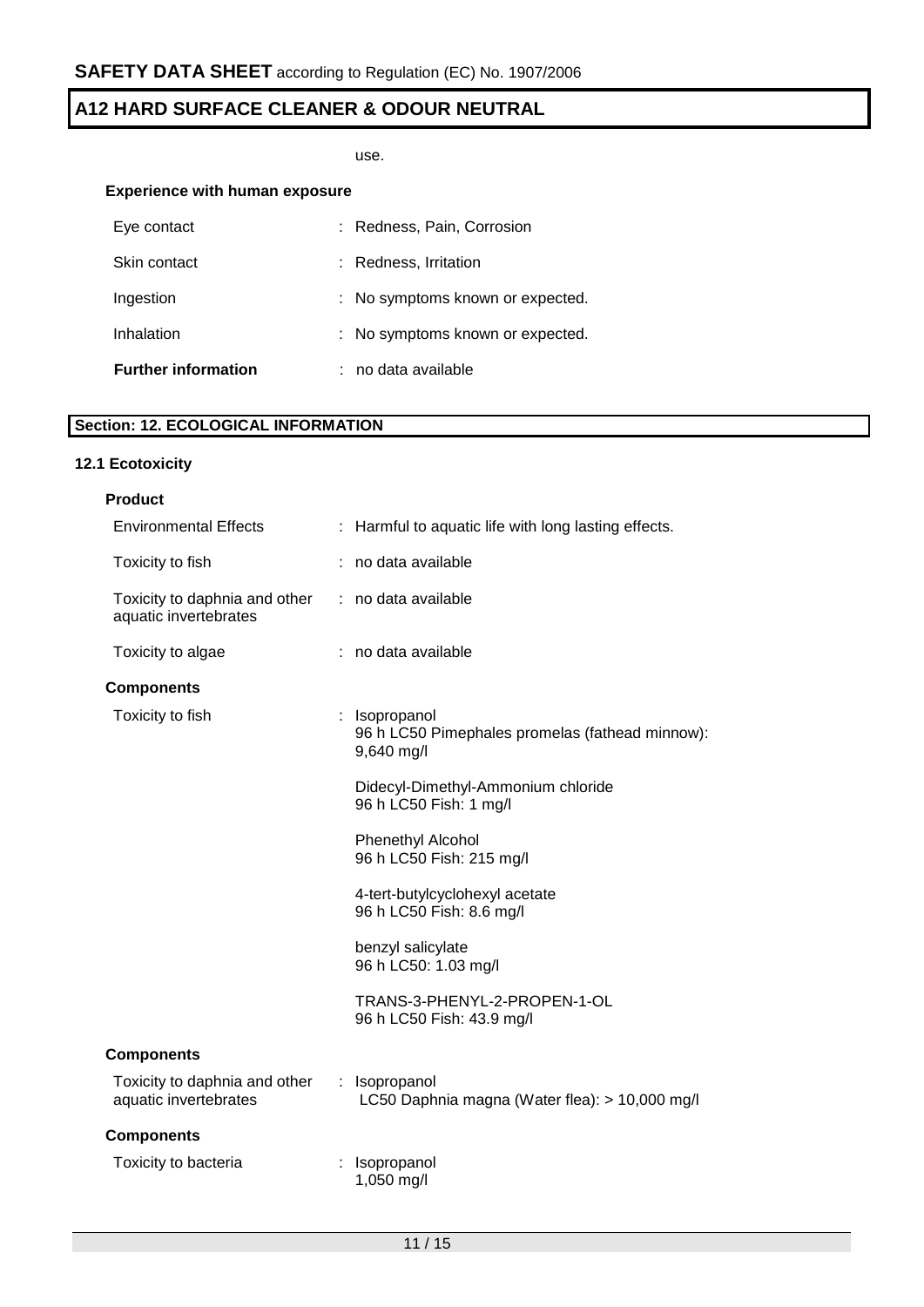# **12.2 Persistence and degradability**

| <b>Product</b>                          |                                                                                                                                                                                                               |
|-----------------------------------------|---------------------------------------------------------------------------------------------------------------------------------------------------------------------------------------------------------------|
| no data available                       |                                                                                                                                                                                                               |
| <b>Components</b>                       |                                                                                                                                                                                                               |
| Biodegradability                        | : C9-C11 Alkyl alcohol, ethoxylate<br>Result: Readily biodegradable.                                                                                                                                          |
|                                         | Isopropanol<br>Result: Readily biodegradable.                                                                                                                                                                 |
|                                         | Didecyl-Dimethyl-Ammonium chloride<br>Result: Eliminated from aquatic environment                                                                                                                             |
|                                         | Terpineol<br>80 %, Result: Readily biodegradable., Exposure time: 28 d,<br>OECD Test Guideline 310                                                                                                            |
|                                         | Phenethyl Alcohol<br>Result: Readily biodegradable.                                                                                                                                                           |
|                                         | 4-tert-butylcyclohexyl acetate<br>Result: Biodegradable                                                                                                                                                       |
|                                         | benzyl salicylate<br>Result: Readily biodegradable.                                                                                                                                                           |
|                                         | TRANS-3-PHENYL-2-PROPEN-1-OL<br>Result: Readily biodegradable.                                                                                                                                                |
|                                         | 6-Octen-1-ol, 3,7-dimethyl-<br>Result: Readily biodegradable.                                                                                                                                                 |
|                                         | 1,3-benzodioxole-5-carboxaldehyde<br>Result: Readily biodegradable.                                                                                                                                           |
| 12.3 Bioaccumulative potential          |                                                                                                                                                                                                               |
| no data available                       |                                                                                                                                                                                                               |
| 12.4 Mobility in soil                   |                                                                                                                                                                                                               |
| no data available                       |                                                                                                                                                                                                               |
| 12.5 Results of PBT and vPvB assessment |                                                                                                                                                                                                               |
| <b>Product</b>                          |                                                                                                                                                                                                               |
| Assessment                              | : This substance/mixture contains no components considered<br>to be either persistent, bioaccumulative and toxic (PBT), or<br>very persistent and very bioaccumulative (vPvB) at levels of<br>0.1% or higher. |

### **12.6 Other adverse effects**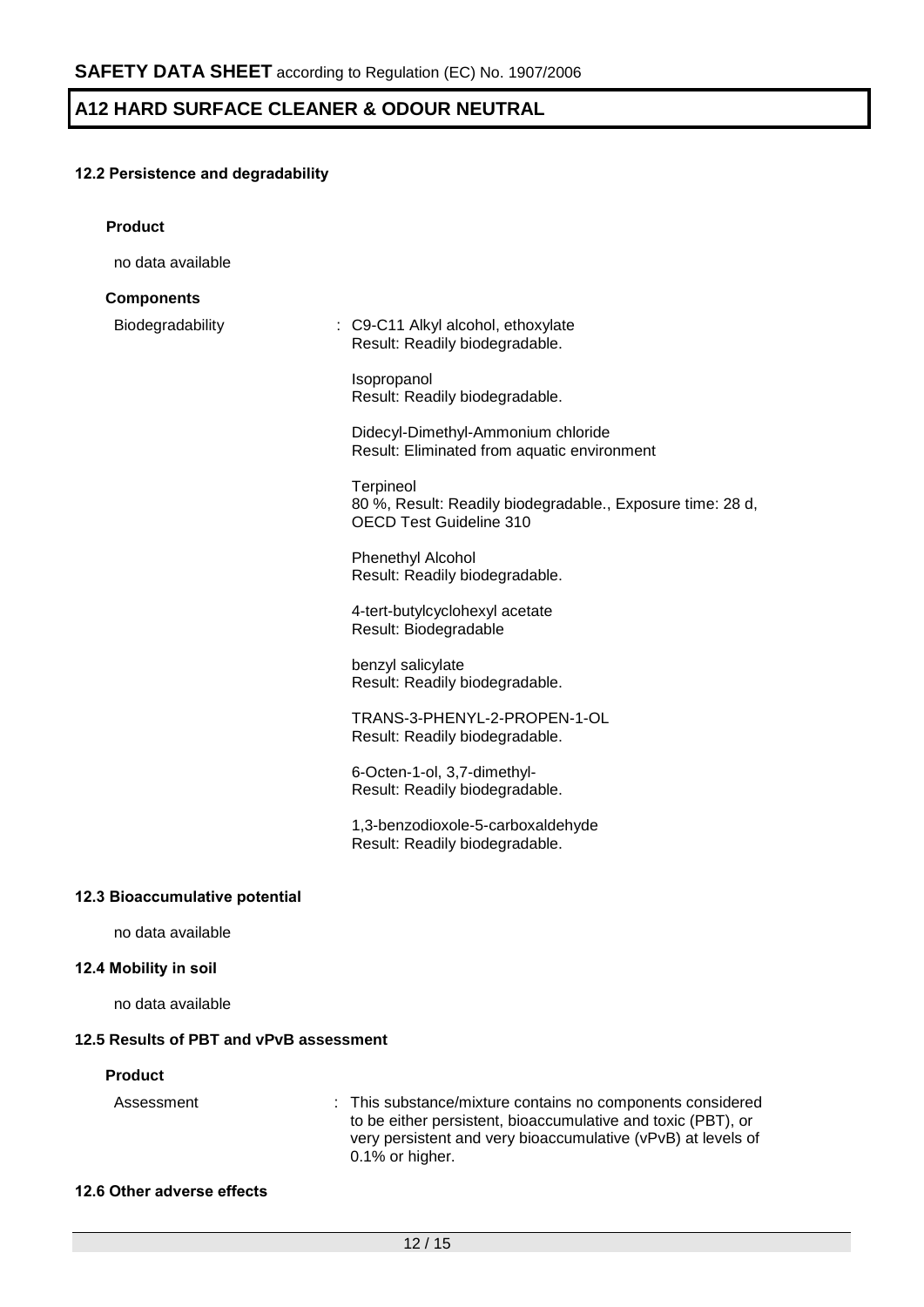#### no data available

## **Section: 13. DISPOSAL CONSIDERATIONS**

Dispose of in accordance with the European Directives on waste and hazardous waste.Waste codes should be assigned by the user, preferably in discussion with the waste disposal authorities.

#### **13.1 Waste treatment methods**

| Product                              | : The product should not be allowed to enter drains, water<br>courses or the soil.<br>Where possible recycling is preferred to disposal or<br>incineration.<br>If recycling is not practicable, dispose of in compliance with<br>local regulations.<br>Dispose of wastes in an approved waste disposal facility.                                                                                                                                                                                              |
|--------------------------------------|---------------------------------------------------------------------------------------------------------------------------------------------------------------------------------------------------------------------------------------------------------------------------------------------------------------------------------------------------------------------------------------------------------------------------------------------------------------------------------------------------------------|
| Contaminated packaging               | : Dispose of as unused product.<br>Empty containers should be taken to an approved waste<br>handling site for recycling or disposal.<br>Do not re-use empty containers.                                                                                                                                                                                                                                                                                                                                       |
| Guidance for Waste Code<br>selection | : Organic wastes containing dangerous substances. If this<br>product is used in any further processes, the final user must<br>redefine and assign the most appropriate European Waste<br>Catalogue Code. It is the responsibility of the waste generator<br>to determine the toxicity and physical properties of the<br>material generated to determine the proper waste<br>identification and disposal methods in compliance with<br>applicable European (EU Directive 2008/98/EC) and local<br>regulations. |

### **Section: 14. TRANSPORT INFORMATION**

The shipper/consignor/sender is responsible to ensure that the packaging, labeling, and markings are in compliance with the selected mode of transport.

| Land transport (ADR/ADN/RID)       |                               |
|------------------------------------|-------------------------------|
| 14.1 UN number:                    | <b>UN 1987</b>                |
| 14.2 UN proper shipping name:      | ALCOHOL, N.O.S. (Isopropanol) |
| 14.3 Transport hazard class(es):   | 3                             |
| 14.4 Packing group:                | Ш                             |
| <b>14.5 Environmental hazards:</b> | No                            |
| 14.6 Special precautions for user: | Not applicable.               |
| Air transport (IATA)               |                               |
| 14.1 UN number:                    | UN 1987                       |
| 14.2 UN proper shipping name:      | ALCOHOL, N.O.S. (Isopropanol) |
| 14.3 Transport hazard class(es):   | 3                             |
| 14.4 Packing group:                | Ш                             |
| <b>14.5 Environmental hazards:</b> | No.                           |
| 14.6 Special precautions for user: | Not applicable.               |
| Sea transport (IMDG/IMO)           |                               |
| 14.1 UN number:                    | <b>UN 1987</b>                |
| 14.2 UN proper shipping name:      | ALCOHOL, N.O.S. (Isopropanol) |
| 14.3 Transport hazard class(es):   | 3                             |
|                                    |                               |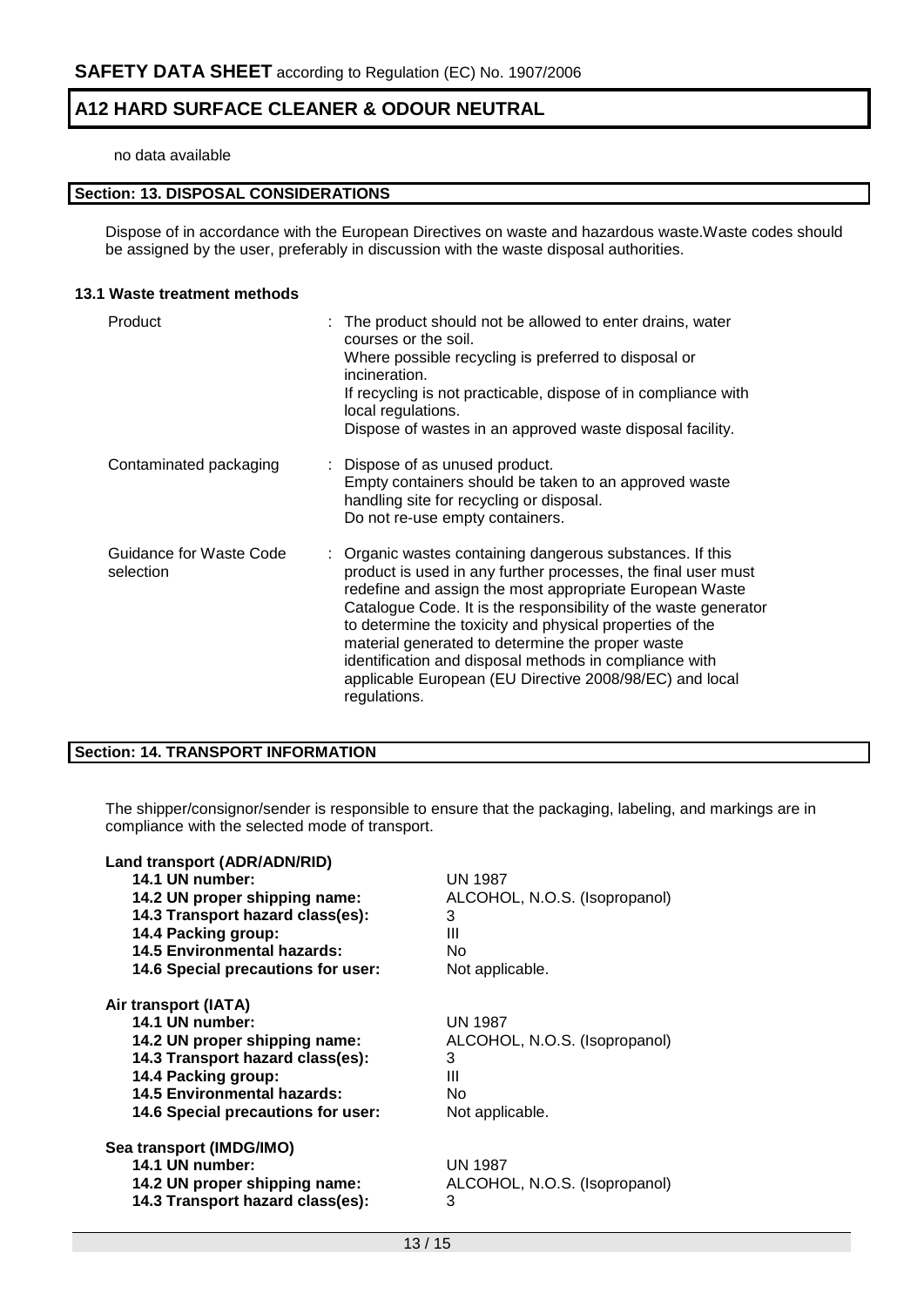**14.4 Packing group:** III **14.5 Environmental hazards:** No **14.6 Special precautions for user:** Not applicable. **14.7 Transport in bulk according to Annex II of MARPOL 73/78 and the IBC Code:**

Not applicable.

### **Section: 15. REGULATORY INFORMATION**

**15.1 Safety, health and environmental regulations/legislation specific for the substance or mixture:**

## **INTERNATIONAL CHEMICAL CONTROL LAWS**

### **15.2 Chemical Safety Assessment:**

No Chemical Safety Assessment has been carried out on the product.

## **Section: 16. OTHER INFORMATION**

#### **Procedure used to derive the classification according to REGULATION (EC) No 1272/2008**

| <b>Classification</b>            | <b>Justification</b>                |
|----------------------------------|-------------------------------------|
| Flammable liquids 3, H226        | Based on product data or assessment |
| Skin irritation 2, H315          | Calculation method                  |
| Serious eye damage 1, H318       | Calculation method                  |
| Chronic aquatic toxicity 3, H412 | Calculation method                  |

#### **Full text of H-Statements**

| H <sub>225</sub>  | Highly flammable liquid and vapour.              |
|-------------------|--------------------------------------------------|
| H302              | Harmful if swallowed.                            |
| H312              | Harmful in contact with skin.                    |
| H <sub>3</sub> 14 | Causes severe skin burns and eye damage.         |
| H <sub>3</sub> 15 | Causes skin irritation.                          |
| H317              | May cause an allergic skin reaction.             |
| H318              | Causes serious eye damage.                       |
| H319              | Causes serious eye irritation.                   |
| H336              | May cause drowsiness or dizziness.               |
| H361d             | Suspected of damaging the unborn child.          |
| H400              | Very toxic to aquatic life.                      |
| H411              | Toxic to aquatic life with long lasting effects. |

#### **Full text of other abbreviations**

ADN – European Agreement concerning the International Carriage of Dangerous Goods by Inland Waterways; ADR – European Agreement concerning the International Carriage of Dangerous Goods by Road; AICS – Australian Inventory of Chemical Substances; ASTM – American Society for the Testing of Materials; bw – Body weight; CLP – Classification Labelling Packaging Regulation; Regulation (EC) No 1272/2008; CMR – Carcinogen, Mutagen or Reproductive Toxicant; DIN – Standard of the German Institute for Standardisation; DSL – Domestic Substances List (Canada); ECHA – European Chemicals Agency; EC-Number – European Community number; ECx – Concentration associated with x% response; ELx – Loading rate associated with x% response; EmS – Emergency Schedule; ENCS – Existing and New Chemical Substances (Japan); ErCx – Concentration associated with x% growth rate response; GHS – Globally Harmonized System; GLP – Good Laboratory Practice; IARC – International Agency for Research on Cancer; IATA – International Air Transport Association; IBC – International Code for the Construction and Equipment of Ships carrying Dangerous Chemicals in Bulk; IC50 – Half maximal inhibitory concentration; ICAO – International Civil Aviation Organization; IECSC – Inventory of Existing Chemical